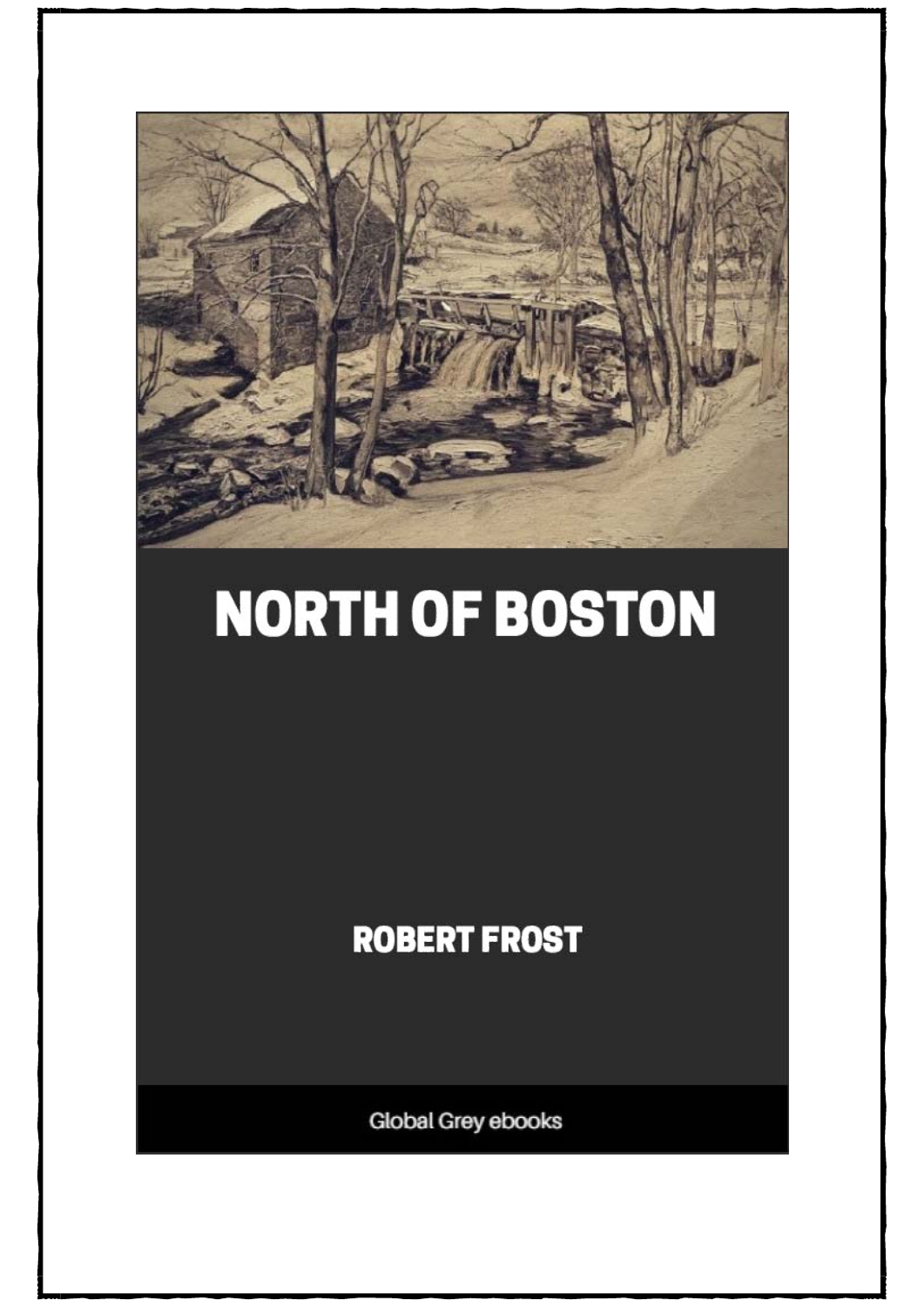## **NORTH OF BOSTON**

**BY ROBERT FROST**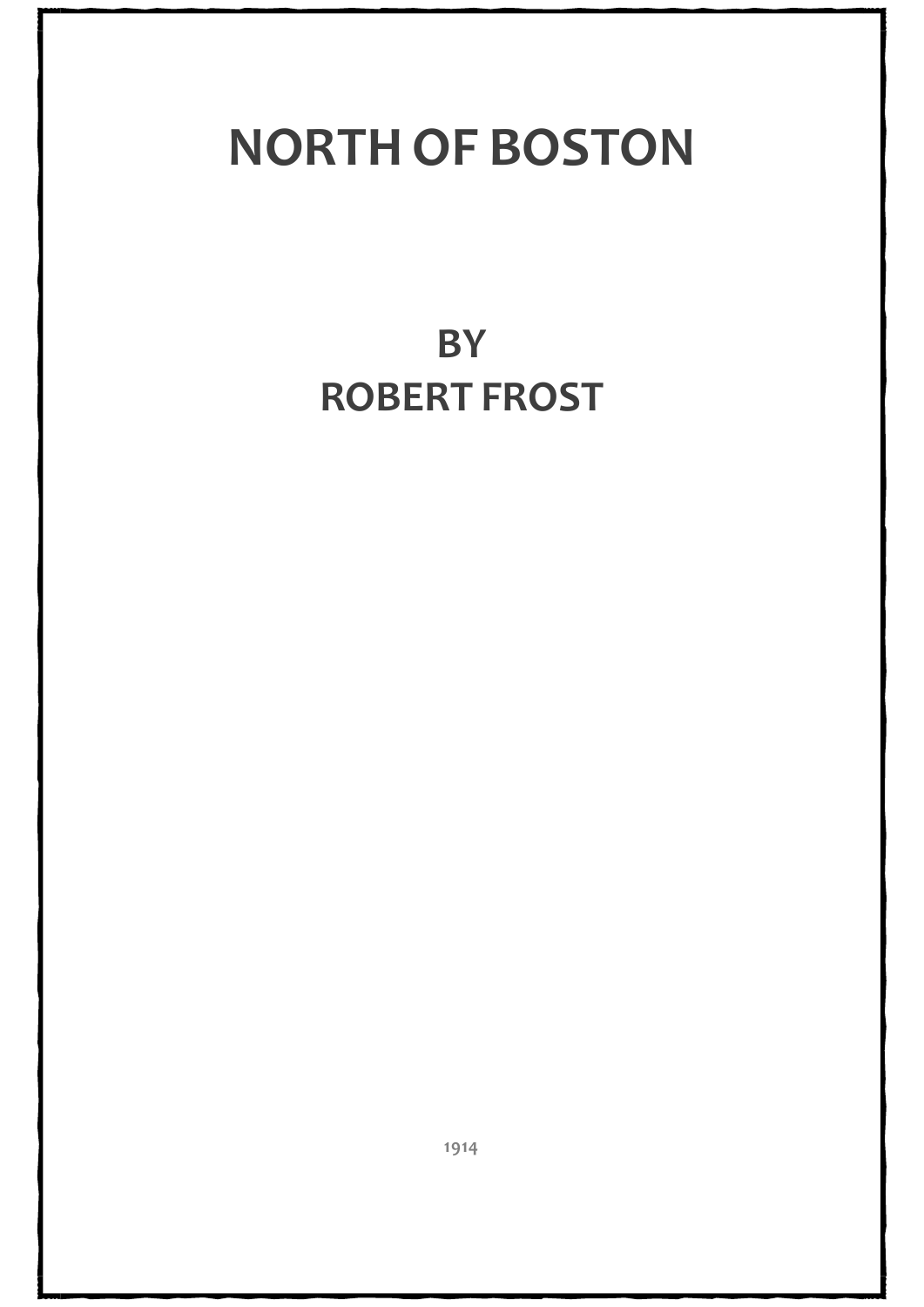North of Boston by Robert Frost.

This edition was created and published by Global Grey

©GlobalGrey 2018



**[globalgreyebooks.com](https://www.globalgreyebooks.com/)**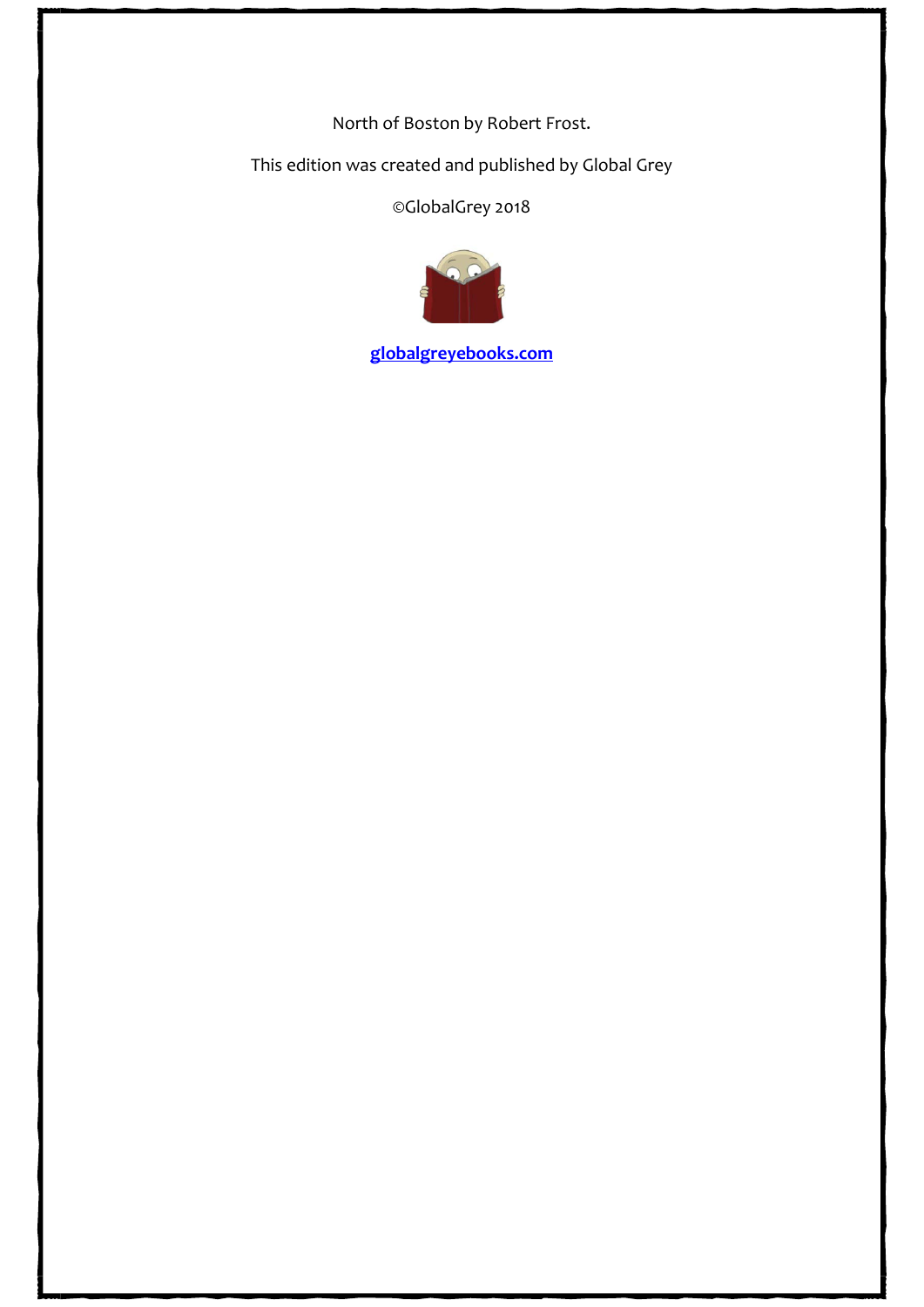## **CONTENTS**

[The Pasture](#page-4-0)

[Mending Wall](#page-5-0)

[The Death of the Hired Man](#page-7-0)

[The Mountain](#page-14-0)

[A Hundred Collars](#page-19-0)

[Home Burial](#page-26-0)

[The Black Cottage](#page-31-0)

**[Blueberries](#page-35-0)** 

[A Servant to Servants](#page-39-0)

[After Apple-picking](#page-45-0)

[The Code](#page-47-0)

[The Generations of Men](#page-51-0)

[The Housekeeper](#page-60-0)

[The Fear](#page-69-0)

[The Self-seeker](#page-74-0)

[The Wood-pile](#page-83-0)

[Good Hours](#page-85-0)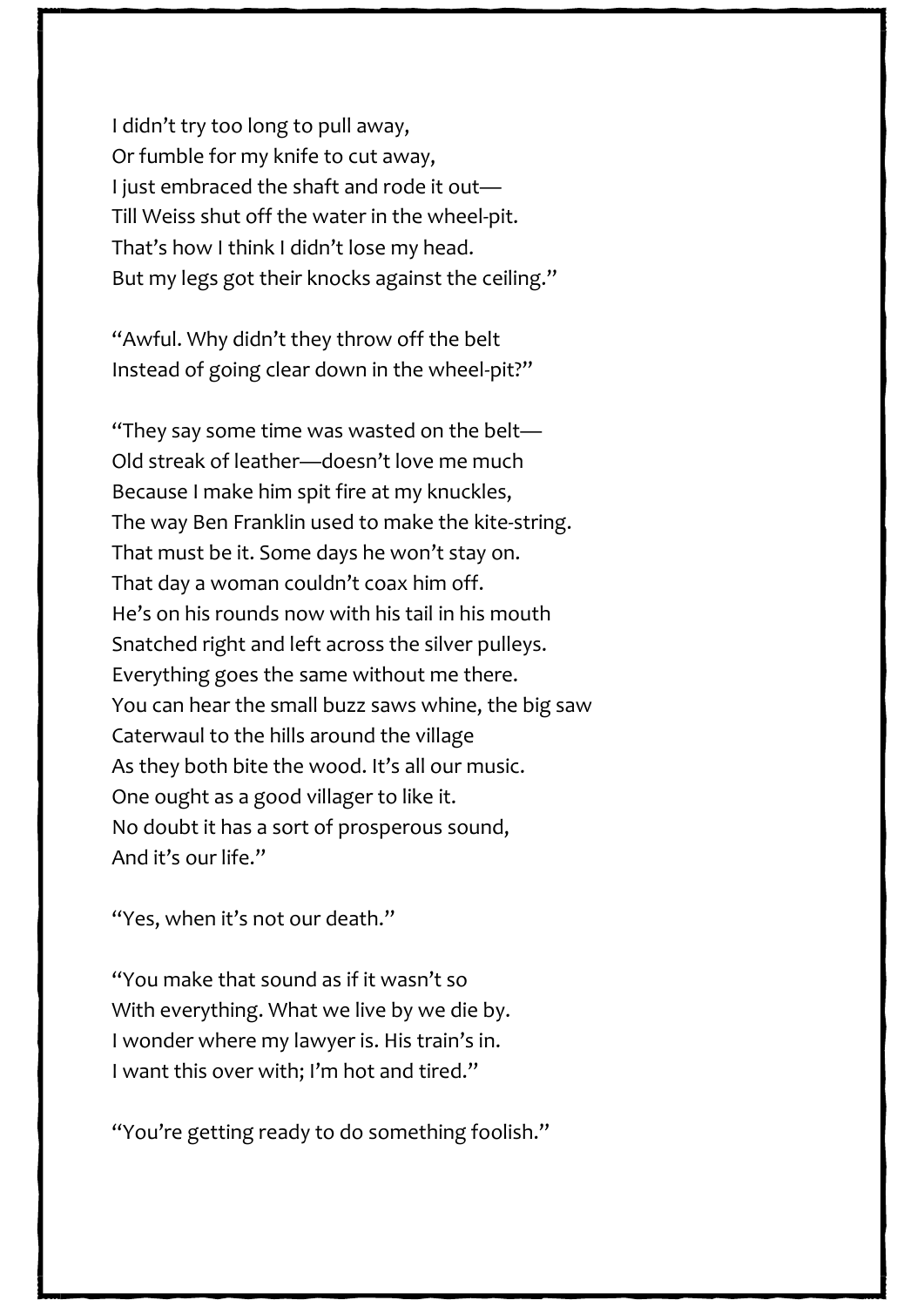"Watch for him, will you, Will? You let him in. I'd rather Mrs. Corbin didn't know; I've boarded here so long, she thinks she owns me. You're bad enough to manage without her."

"And I'm going to be worse instead of better. You've got to tell me how far this is gone: Have you agreed to any price?"

"Five hundred. Five hundred—five—five! One, two, three, four, five. You needn't look at me."

"I don't believe you."

"I told you, Willis, when you first came in. Don't you be hard on me. I have to take What I can get. You see they have the feet, Which gives them the advantage in the trade. I can't get back the feet in any case."

"But your flowers, man, you're selling out your flowers."

"Yes, that's one way to put it—all the flowers Of every kind everywhere in this region For the next forty summers—call it forty. But I'm not selling those, I'm giving them, They never earned me so much as one cent: Money can't pay me for the loss of them. No, the five hundred was the sum they named To pay the doctor's bill and tide me over. It's that or fight, and I don't want to fight— I just want to get settled in my life, Such as it's going to be, and know the worst, Or best—it may not be so bad. The firm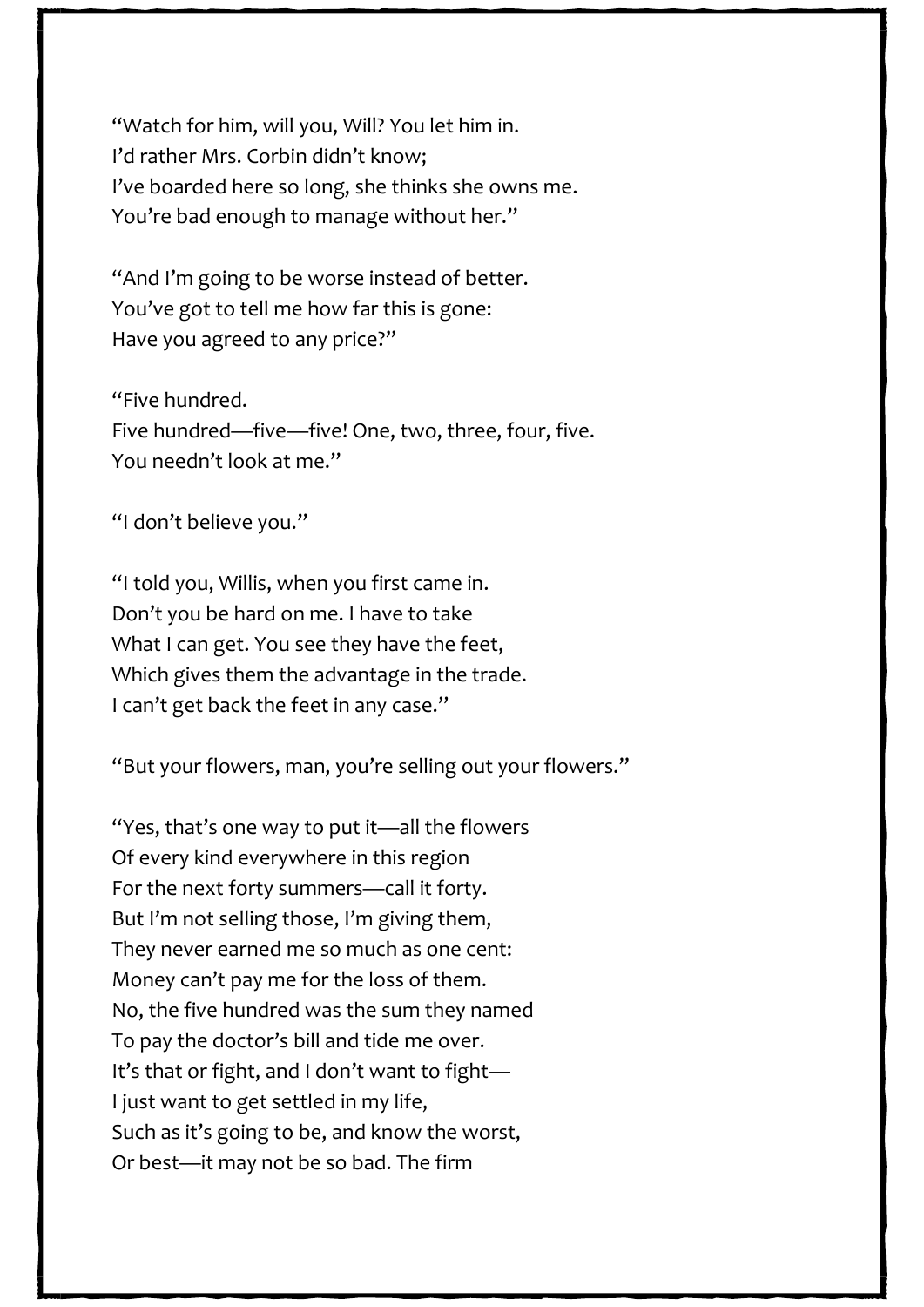Promise me all the shooks I want to nail."

"But what about your flora of the valley?"

"You have me there. But that—you didn't think That was worth money to me? Still I own It goes against me not to finish it For the friends it might bring me. By the way, I had a letter from Burroughs—did I tell you?— About my Cyprepedium reginæ; He says it's not reported so far north. There! there's the bell. He's rung. But you go down And bring him up, and don't let Mrs. Corbin.— Oh, well, we'll soon be through with it. I'm tired."

Willis brought up besides the Boston lawyer A little barefoot girl who in the noise Of heavy footsteps in the old frame house, And baritone importance of the lawyer, Stood for a while unnoticed with her hands Shyly behind her.

"Well, and how is Mister——" The lawyer was already in his satchel As if for papers that might bear the name He hadn't at command. "You must excuse me, I dropped in at the mill and was detained."

"Looking round, I suppose," said Willis.

"Yes, Well, yes."

"Hear anything that might prove useful?"

74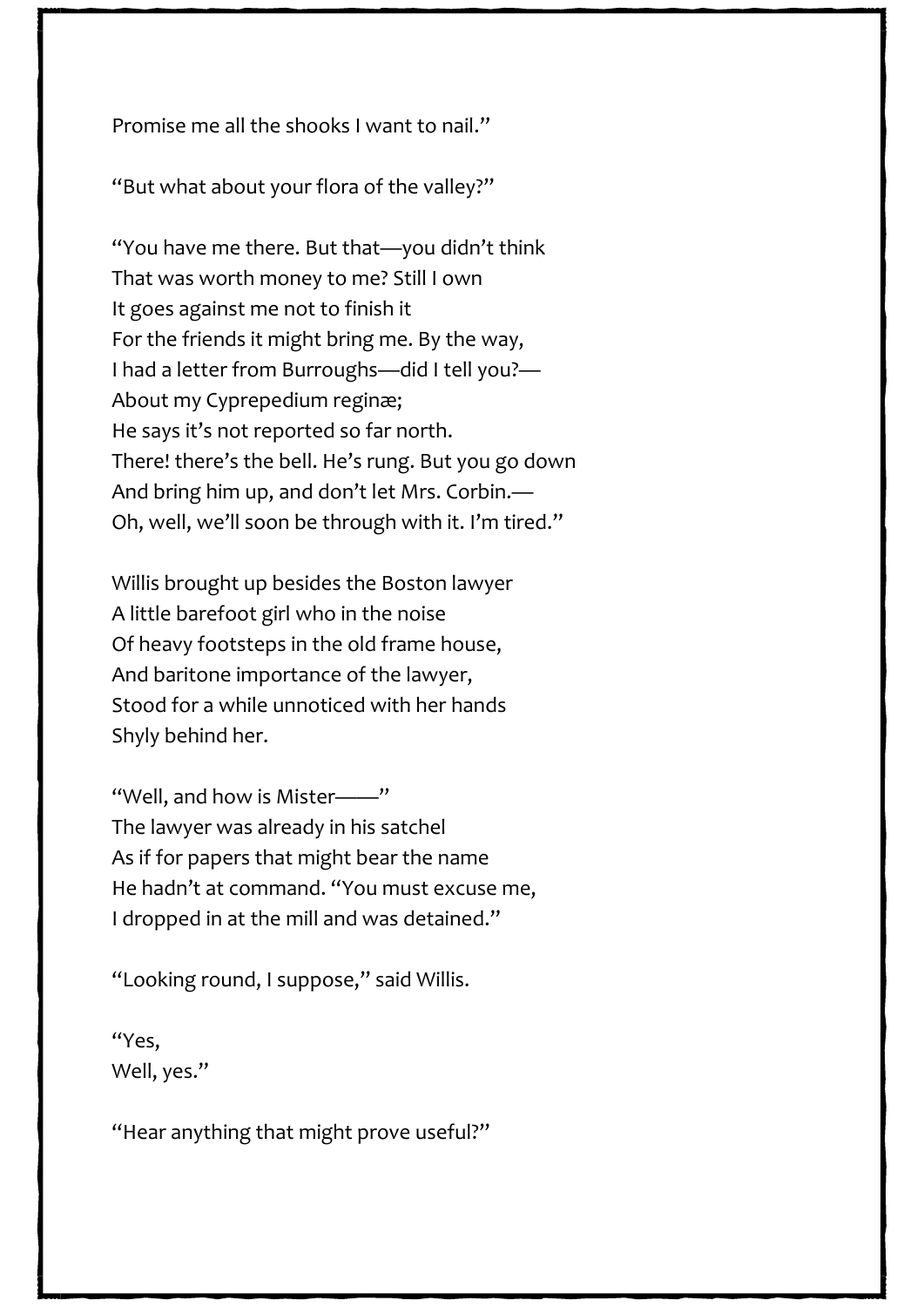The Broken One saw Anne. "Why, here is Anne. What do you want, dear? Come, stand by the bed; Tell me what is it?" Anne just wagged her dress With both hands held behind her. "Guess," she said.

"Oh, guess which hand? My my! Once on a time I knew a lovely way to tell for certain By looking in the ears. But I forget it. Er, let me see. I think I'll take the right. That's sure to be right even if it's wrong. Come, hold it out. Don't change.—A Ram's Horn orchid! A Ram's Horn! What would I have got, I wonder, If I had chosen left. Hold out the left. Another Ram's Horn! Where did you find those, Under what beech tree, on what woodchuck's knoll?"

Anne looked at the large lawyer at her side, And thought she wouldn't venture on so much.

"Were there no others?"

"There were four or five. I knew you wouldn't let me pick them all."

"I wouldn't—so I wouldn't. You're the girl! You see Anne has her lesson learned by heart."

"I wanted there should be some there next year."

"Of course you did. You left the rest for seed, And for the backwoods woodchuck. You're the girl! A Ram's Horn orchid seedpod for a woodchuck Sounds something like. Better than farmer's beans To a discriminating appetite, Though the Ram's Horn is seldom to be had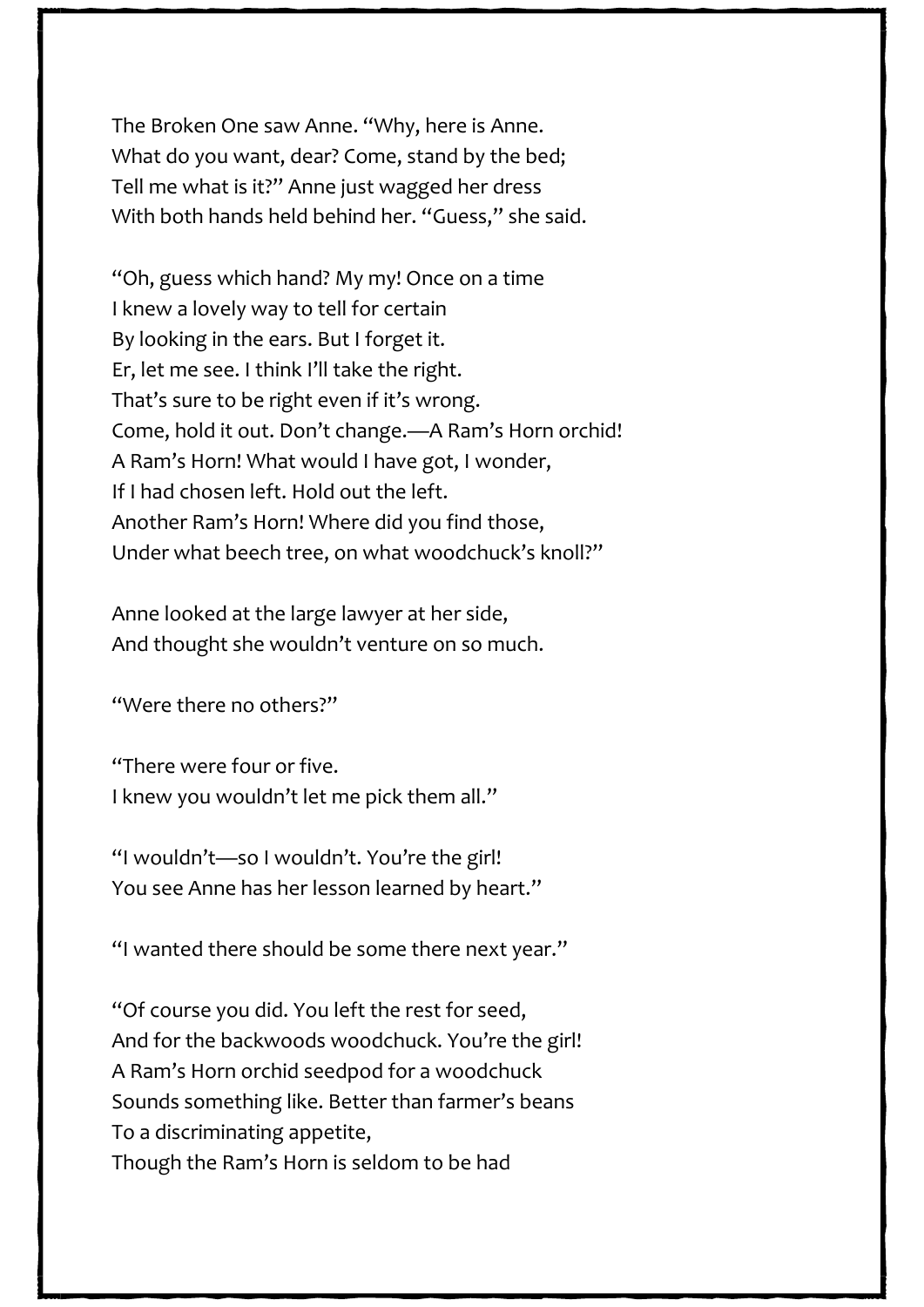In bushel lots—doesn't come on the market. But, Anne, I'm troubled; have you told me all? You're hiding something. That's as bad as lying. You ask this lawyer man. And it's not safe With a lawyer at hand to find you out. Nothing is hidden from some people, Anne. You don't tell me that where you found a Ram's Horn You didn't find a Yellow Lady's Slipper. What did I tell you? What? I'd blush, I would. Don't you defend yourself. If it was there, Where is it now, the Yellow Lady's Slipper?"

"Well, wait—it's common—it's too common."

"Common? The Purple Lady's Slipper's commoner."

"I didn't bring a Purple Lady's Slipper To You—to you I mean—they're both too common."

The lawyer gave a laugh among his papers As if with some idea that she had scored.

"I've broken Anne of gathering bouquets. It's not fair to the child. It can't be helped though: Pressed into service means pressed out of shape. Somehow I'll make it right with her—she'll see. She's going to do my scouting in the field, Over stone walls and all along a wood And by a river bank for water flowers, The floating Heart, with small leaf like a heart, And at the sinus under water a fist Of little fingers all kept down but one, And that thrust up to blossom in the sun As if to say, 'You! You're the Heart's desire.'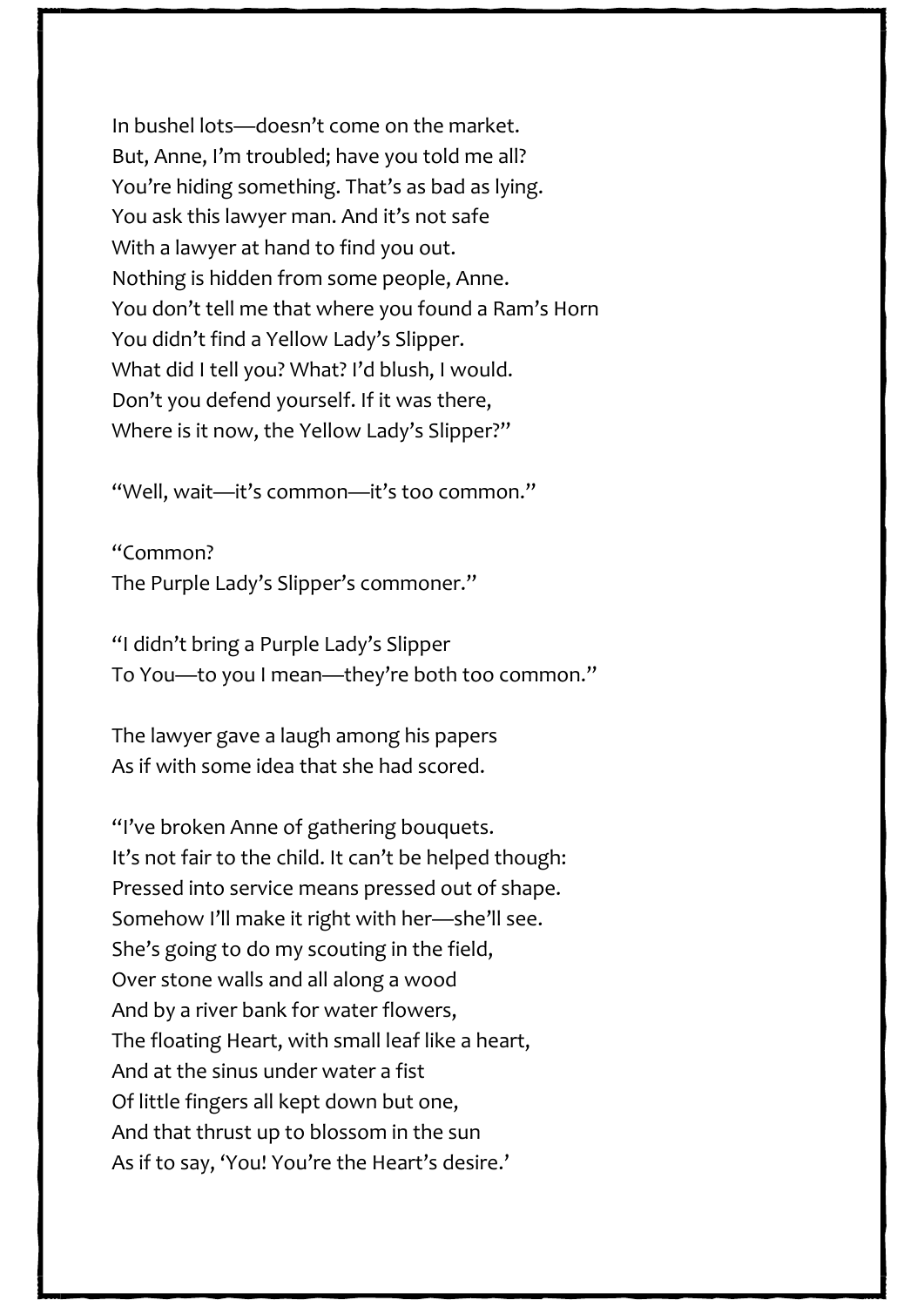Anne has a way with flowers to take the place Of that she's lost: she goes down on one knee And lifts their faces by the chin to hers And says their names, and leaves them where they are."

The lawyer wore a watch the case of which Was cunningly devised to make a noise Like a small pistol when he snapped it shut At such a time as this. He snapped it now.

"Well, Anne, go, dearie. Our affair will wait. The lawyer man is thinking of his train. He wants to give me lots and lots of money Before he goes, because I hurt myself, And it may take him I don't know how long. But put our flowers in water first. Will, help her: The pitcher's too full for her. There's no cup? Just hook them on the inside of the pitcher. Now run.—Get out your documents! You see I have to keep on the good side of Anne. I'm a great boy to think of number one. And you can't blame me in the place I'm in. Who will take care of my necessities Unless I do?"

"A pretty interlude," The lawyer said. "I'm sorry, but my train— Luckily terms are all agreed upon. You only have to sign your name. Right—there."

"You, Will, stop making faces. Come round here Where you can't make them. What is it you want? I'll put you out with Anne. Be good or go."

"You don't mean you will sign that thing unread?"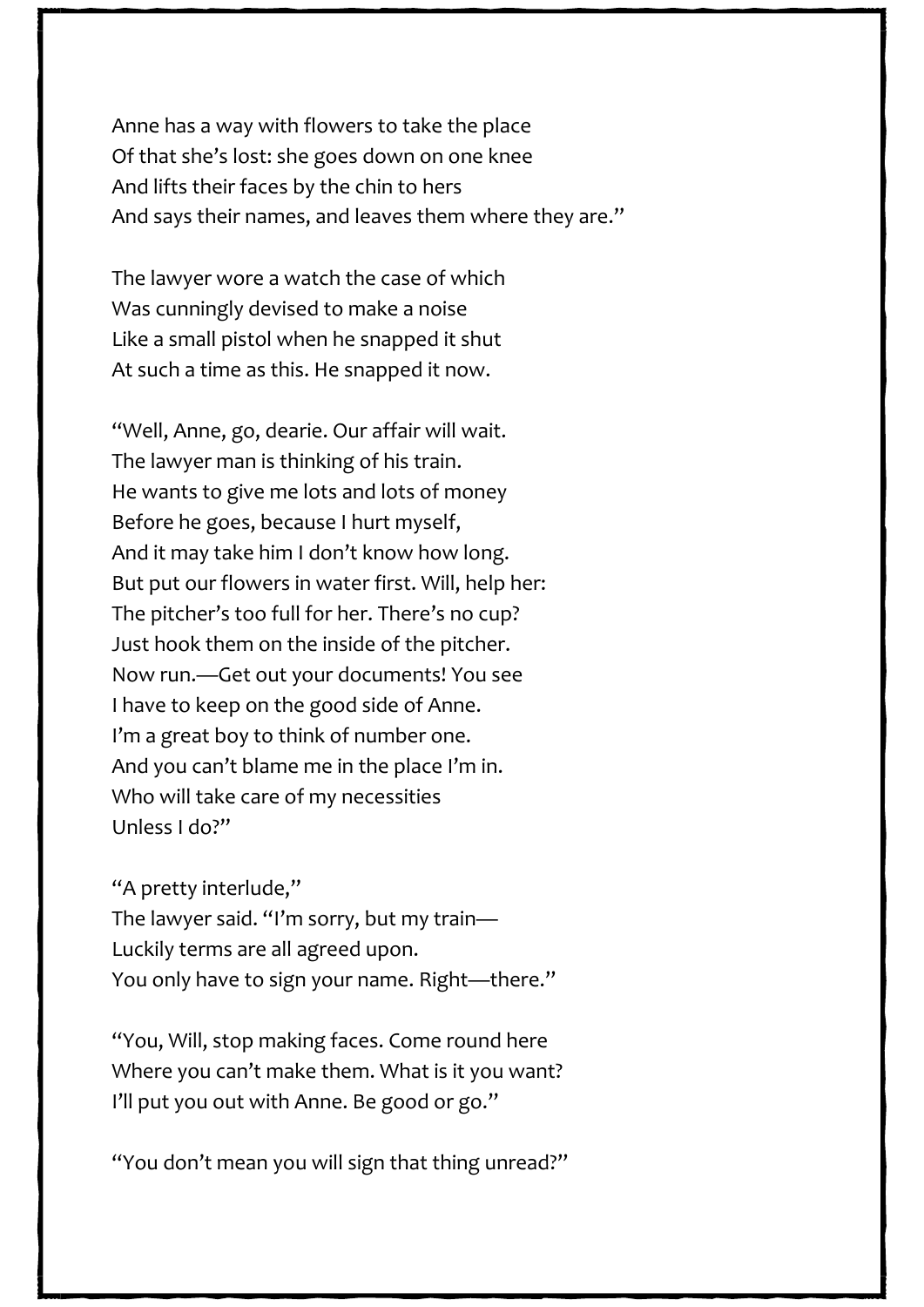"Make yourself useful then, and read it for me. Isn't it something I have seen before?"

"You'll find it is. Let your friend look at it."

"Yes, but all that takes time, and I'm as much In haste to get it over with as you. But read it, read it. That's right, draw the curtain: Half the time I don't know what's troubling me.— What do you say, Will? Don't you be a fool, You! crumpling folkses legal documents. Out with it if you've any real objection."

"Five hundred dollars!"

"What would you think right?"

"A thousand wouldn't be a cent too much; You know it, Mr. Lawyer. The sin is Accepting anything before he knows Whether he's ever going to walk again. It smells to me like a dishonest trick."

"I think—I think—from what I heard to-day— And saw myself—he would be ill-advised——"

"What did you hear, for instance?" Willis said.

"Now the place where the accident occurred——"

The Broken One was twisted in his bed. "This is between you two apparently. Where I come in is what I want to know. You stand up to it like a pair of cocks.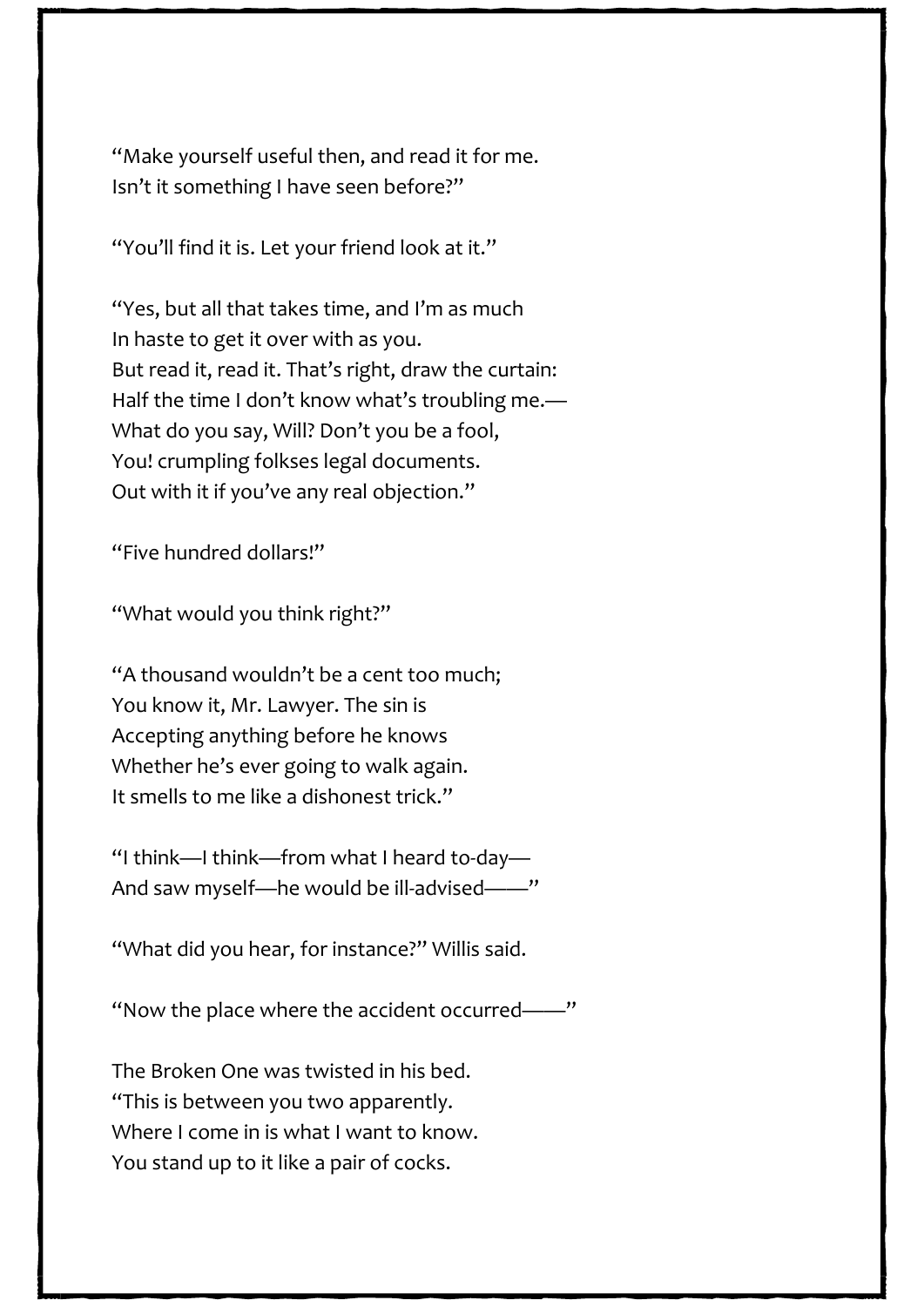Go outdoors if you want to fight. Spare me. When you come back, I'll have the papers signed. Will pencil do? Then, please, your fountain pen. One of you hold my head up from the pillow."

Willis flung off the bed. "I wash my hands— I'm no match-no, and don't pretend to be-

The lawyer gravely capped his fountain pen. "You're doing the wise thing: you won't regret it. We're very sorry for you."

Willis sneered:

"Who's we?—some stockholders in Boston? I'll go outdoors, by gad, and won't come back."

"Willis, bring Anne back with you when you come. Yes. Thanks for caring. Don't mind Will: he's savage. He thinks you ought to pay me for my flowers. You don't know what I mean about the flowers. Don't stop to try to now. You'll miss your train. Good-bye." He flung his arms around his face.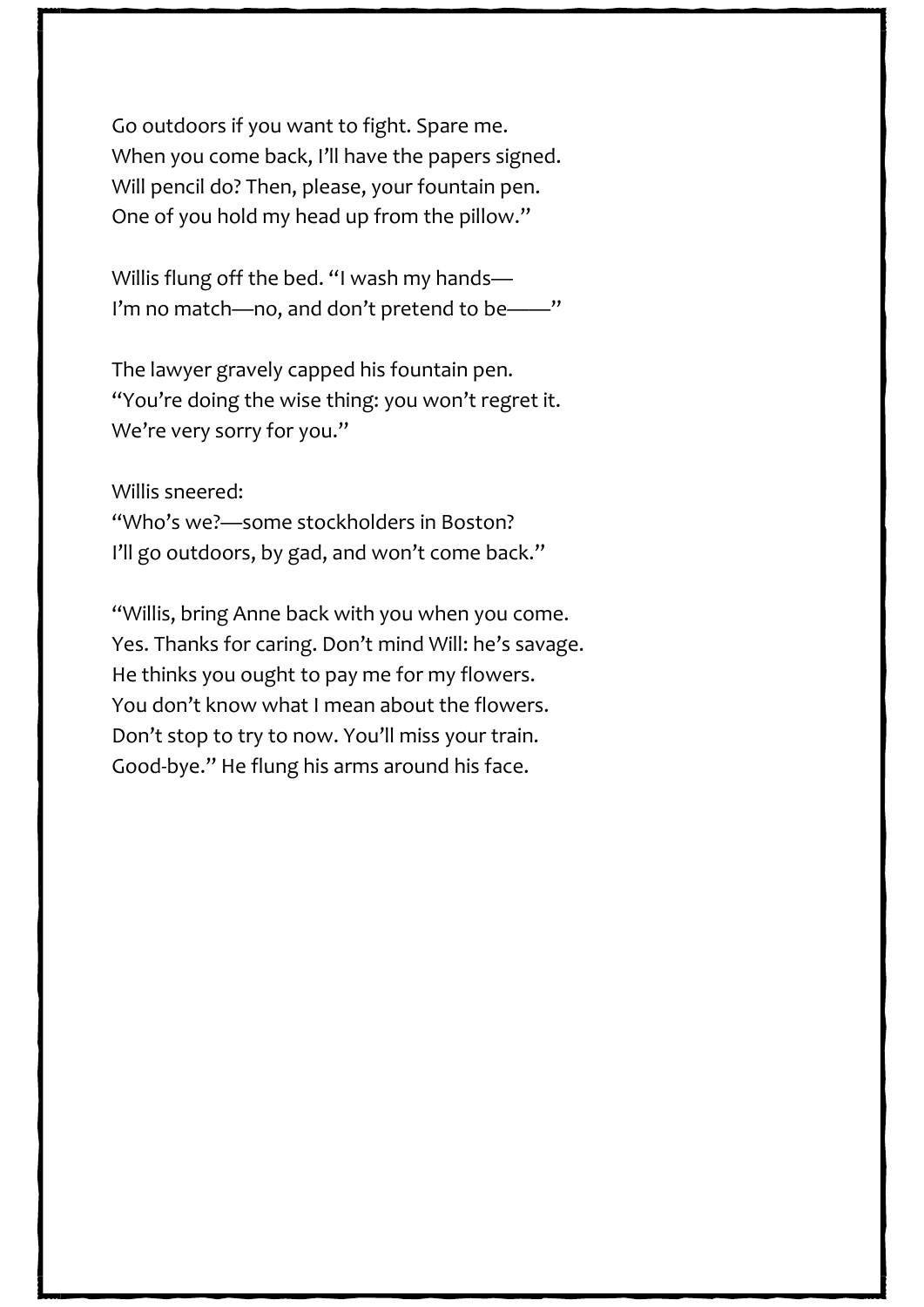## **THE WOOD-PILE**

OUT walking in the frozen swamp one grey day I paused and said, "I will turn back from here. No, I will go on farther—and we shall see." The hard snow held me, save where now and then One foot went down. The view was all in lines Straight up and down of tall slim trees Too much alike to mark or name a place by So as to say for certain I was here Or somewhere else: I was just far from home. A small bird flew before me. He was careful To put a tree between us when he lighted, And say no word to tell me who he was Who was so foolish as to think what he thought. He thought that I was after him for a feather— The white one in his tail; like one who takes Everything said as personal to himself. One flight out sideways would have undeceived him. And then there was a pile of wood for which I forgot him and let his little fear Carry him off the way I might have gone, Without so much as wishing him good-night. He went behind it to make his last stand. It was a cord of maple, cut and split And piled—and measured, four by four by eight. And not another like it could I see. No runner tracks in this year's snow looped near it. And it was older sure than this year's cutting, Or even last year's or the year's before. The wood was grey and the bark warping off it And the pile somewhat sunken. Clematis Had wound strings round and round it like a bundle.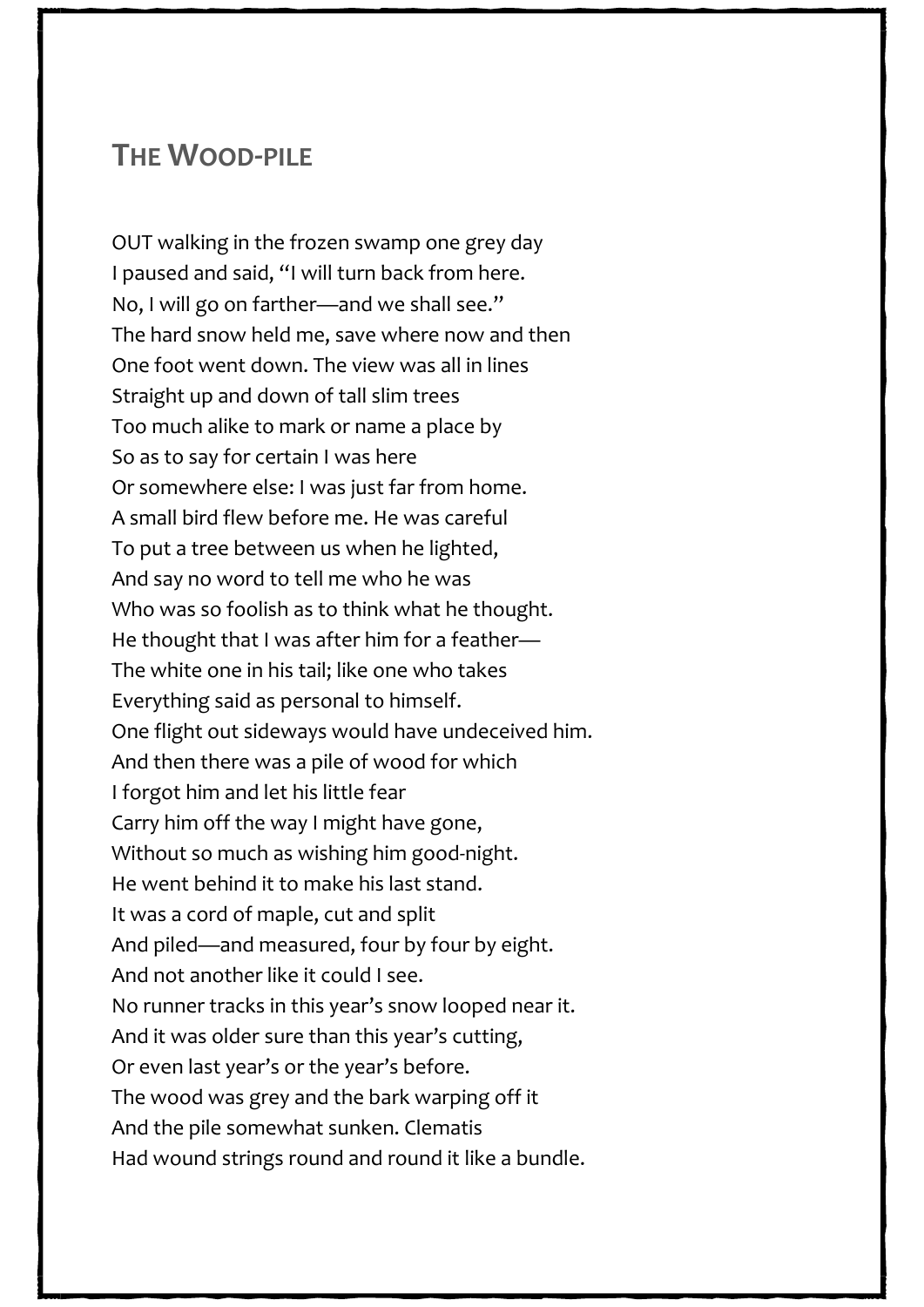What held it though on one side was a tree Still growing, and on one a stake and prop, These latter about to fall. I thought that only Someone who lived in turning to fresh tasks Could so forget his handiwork on which He spent himself, the labour of his axe, And leave it there far from a useful fireplace To warm the frozen swamp as best it could With the slow smokeless burning of decay.